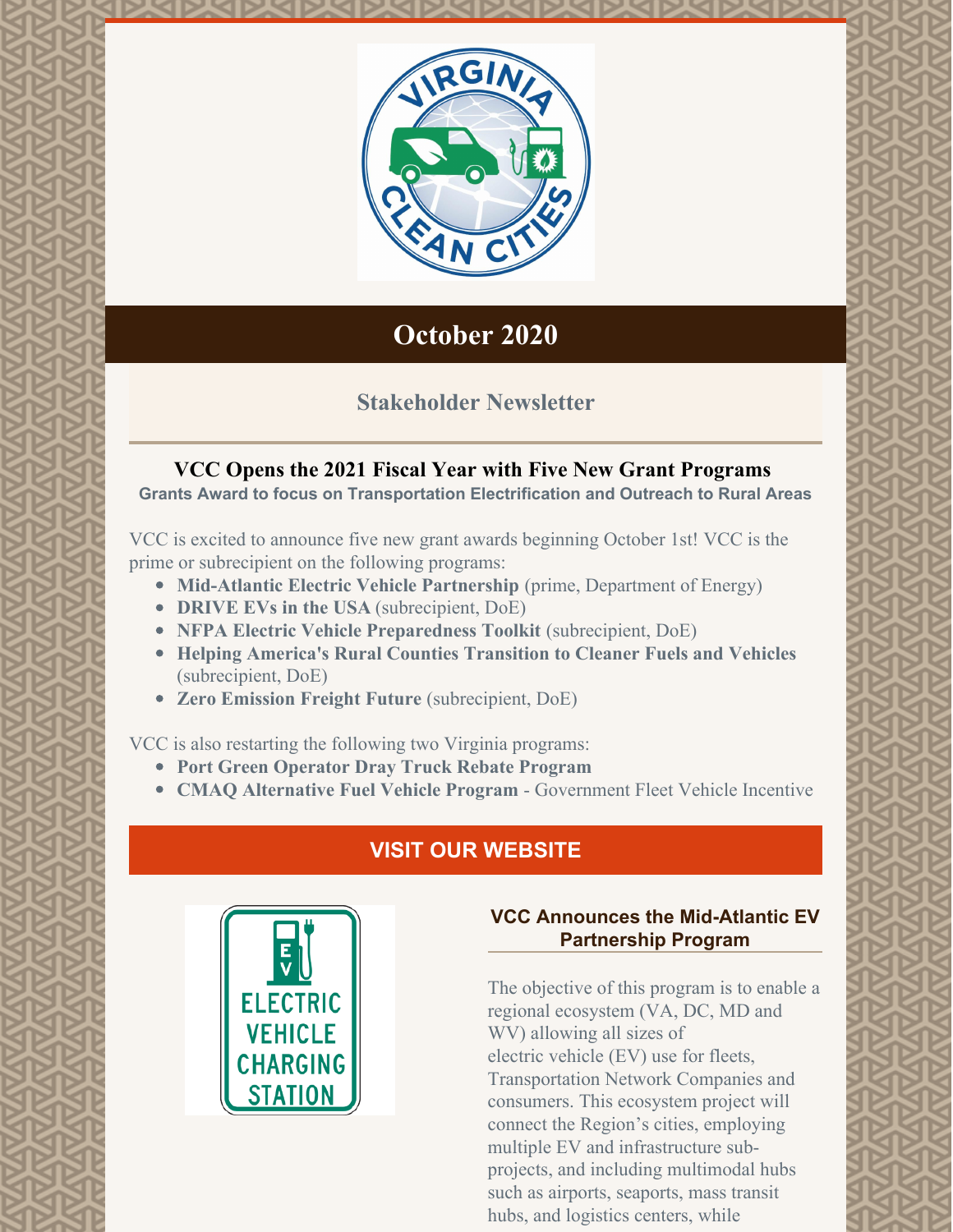addressing equity issues of populations near these hubs and within cities and towns. This project will support inter- and intra-city trips for commercial and government entities, consumers, ridesharing fleets serving social service centers, airports and other passenger destinations; schools; and trucks serving large distribution centers (ports), as well as charging for employees and visitors at these facilities.



### **EPA Opens Application Period for the Clean Diesel Lottery Program**

The Environmental Protection Agency's Diesel Emissions Reduction Act program has started accepting applications for rebates in assisting the replacement of decrepit school buses with new, greener alternatives. With over \$10 million to award, the EPA will select fleets who scrap and replace their diesel buses.

### **DERA School Bus [Rebates](https://www.epa.gov/dera/rebates)**



#### **Dominion Energy Announces Smart Charging Infrastructure Pilot Program**

The Smart Charging Infrastructure Pilot (or "SCIP") Program supports electric vehicle (EV) adoption in Virginia and will inform the design of managed charging programs and other EV customer offerings in the future.



### **October is Energy Awareness Month**

Join VCC and Virginia Energy Efficiency Council in celebrating Energy Awareness Month all throughout the month of October! The following weeks are jam packed with educational activities and webinars, contests with grand prizes, and live forums to learn how you, your business, or your organization can be more energy efficient!

#### **Energy [Awareness](https://www.energy.gov/eere/femp/energy-awareness-month) Month**



#### **Government Alternative Fuel Vehicle Incentive is now accepting applications!**

State agencies and local governments in current or former specific air quality non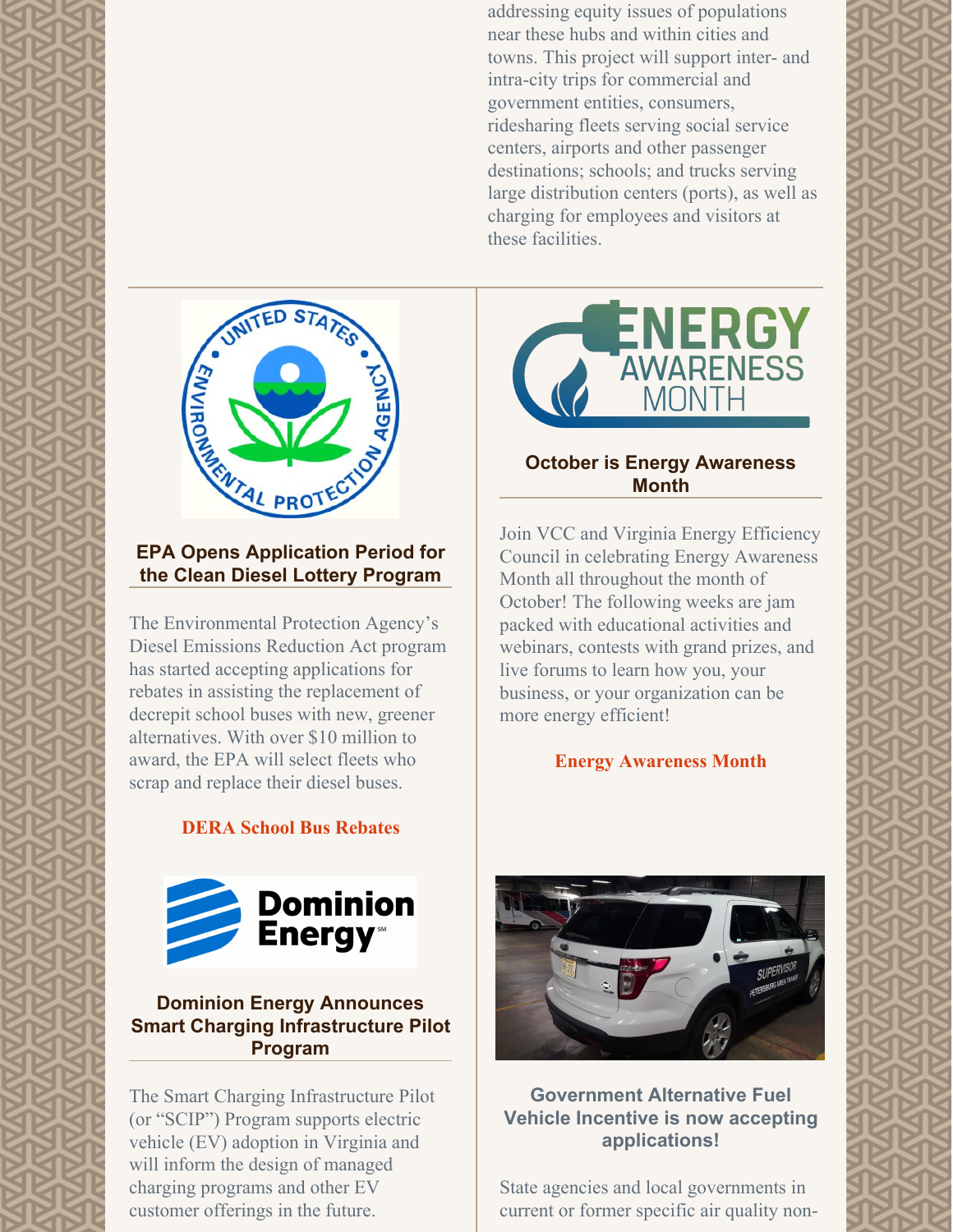The SCIP Program will provide rebates for qualifying EV charging stations, charging infrastructure and installation, commonly referred to as "make-ready," and network fees.

#### **Smart [Charging](https://www.dominionenergy.com/virginia/save-energy/electric-vehicles/powering-smart-transportation) Pilot Program**

attainment, ozone attainment and/or maintenance areas may be reimbursed for incremental costs to transition to alternative fuels such as propane autogas. Agencies are encouraged to apply. Reimbursements are up to an average of \$10,000 for the incremental cost of new vehicles or reasonable aftermarket conversions.

#### **CMAQ [Alternative](https://vacleancities.org/reports-2/cmaq-incentive-program/) Fuels Program**

**Check out the October Fuels Fix!**



Fuels Fix is a Clean Cities stories and alternative fuel news website and monthly e-mail newsletter. We curate the best content from Clean Cities coalitions around the country and their working partners, including project stories, upcoming events, reviews of AFVs, funding announcements, and fleet profiles which we call your FLEETFIX.

#### **Fuels Fix [Newsletter](https://myemail.constantcontact.com/FUELS-FIX-MONTHLY--Idle-Free-Awareness--propane-autogas-lawnmowers-and-more.html?soid=1102213310070&aid=2J9Mm09o2aI)**

Clean **Cities** 

U.S. Department of Energy

#### **VCC Recognized for Outreach to Rural and Minority Communities in 2020**

Alleyn Harned and Matt Wade of Virginia Clean Cities are receiving the One for All award for Outreach for being inclusive to Rural and Minority Communities. The coalition has connected with underserved communities in the Commonwealth. They've done education and outreach with rural electric utility staff and customers. Moreover, they've connected with the Virginia chapter of the NAACP and EV Noire to work with minority communities on EV education. Virginia Clean Cities was also recognized by the Virginia chapter of the American Association of Blacks in Energy for their alternative fuel presentations in 2020.

#### **New and Returning Stakeholders**



City of Chesapeake



City of Roanoke